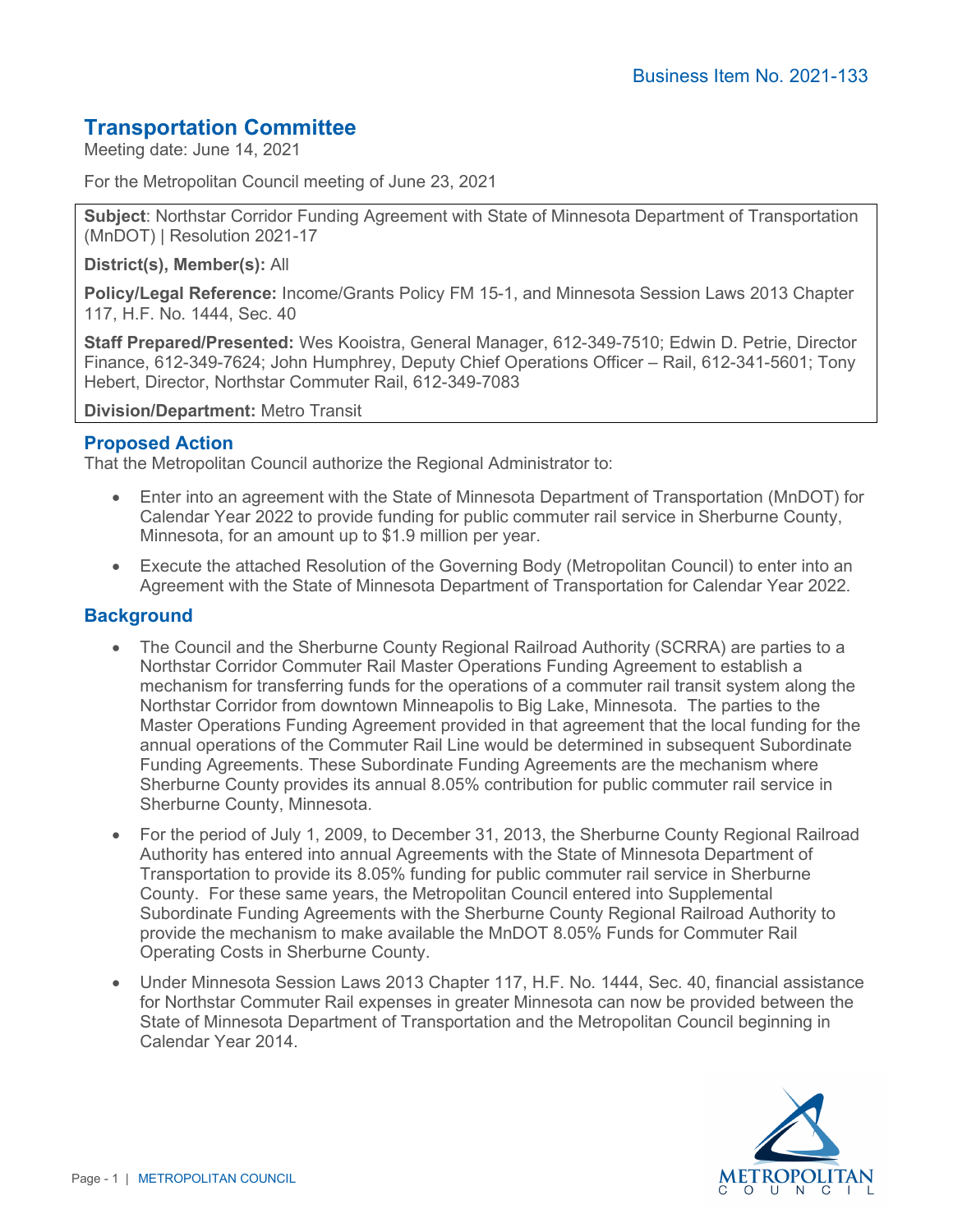- Both the Metropolitan Council and the SCRRA acknowledge that the MnDOT 8.05% grant funds are in addition to the SCRRA 8.05% proportionate share of authorized funding set forth in separate and subsequent Subordinate Funding Agreements that will be paid by the SCRRA.
- Council Policy FM 15-1 requires Council approval on income agreements exceeding \$500,000.

#### **Rationale**

This agreement with the State of Minnesota Department of Transportation for Calendar Year 2022 will provide MnDOT 8.05% funding for public commuter rail service in Sherburne County, Minnesota, for Calendar Year 2022.

#### **Thrive Lens Analysis**

Stewardship – Operating funding is within the parameters of the Minnesota Session Laws 2013 Chapter 117, H.F. No. 1444, Sec. 40 to provide subsidy financial assistance for Northstar Commuter Rail between the State of Minnesota Department of Transportation and the Metropolitan Council. This demonstrates efficient and effective management of public financial resources of both the Council and MnDOT.

## **Funding**

MnDOT will provide to the Metropolitan Council grant funds to fund 8.05% of Commuter Rail Net Operating Costs up to \$1.9 million per year for calendar year 2022 Northstar Commuter Rail Operations. Metropolitan Council will bill MnDOT on a monthly basis according to the terms of the grant agreement.

## **Known Support / Opposition**

The State of Minnesota Department of Transportation (MnDOT) and the Sherburne County Regional Railroad Authority (SCRRA) support this funding agreement for calendar year 2022. No known opposition.